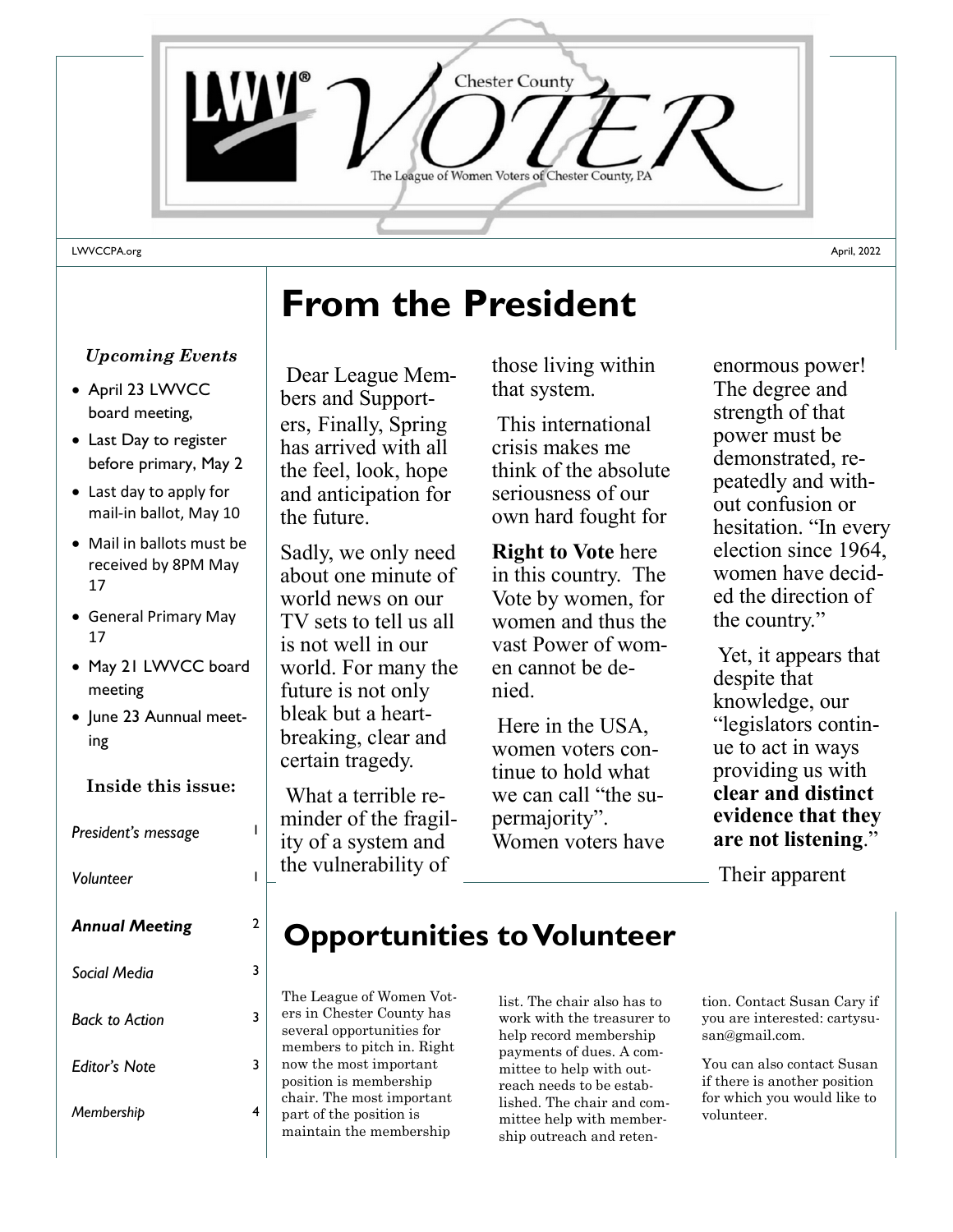### **President's message cont.**

deafness is the strongest indicator we need to meet the challenge, the imperative to ACT and to VOTE.But……

The **qualifier** to **ACTING** is to **ACT WITH KNOWLEDGE**. Know as much as possible about your chosen candidates. **No assumptions**. **No blind adherence to party line.** Knowledge gives you and all voters the information needed to make their best

Save the date: June 23. The annual meeting will be located at the Hilton Garden Inn in Exton. More information will be available soon. choice.

We follow the footsteps of generations of grandmothers, mothers, aunts, and sisters. Yes, progress has been made. But there is a notable distance to go!

ACT and VOTE as the Supermajority that we are!

Be well, Be Strong, Be Persistent

Susan Carty

President, LWVCC

#### **Annual Meeting! Webinar available from PALWV**

Ballot Box Basics: Information Every Voter Needs

A new free webinar series open to the public. These monthly webinars will discuss important topics like registering to vote, voting integrity, your polling place, voter ID requirements, election

security, constitutional amendments, Pennsylvania government, and more. The May webinar will cover voting access and integrity.

Go to palwv.org/ upcoming-events to register. Registration must be done in advance.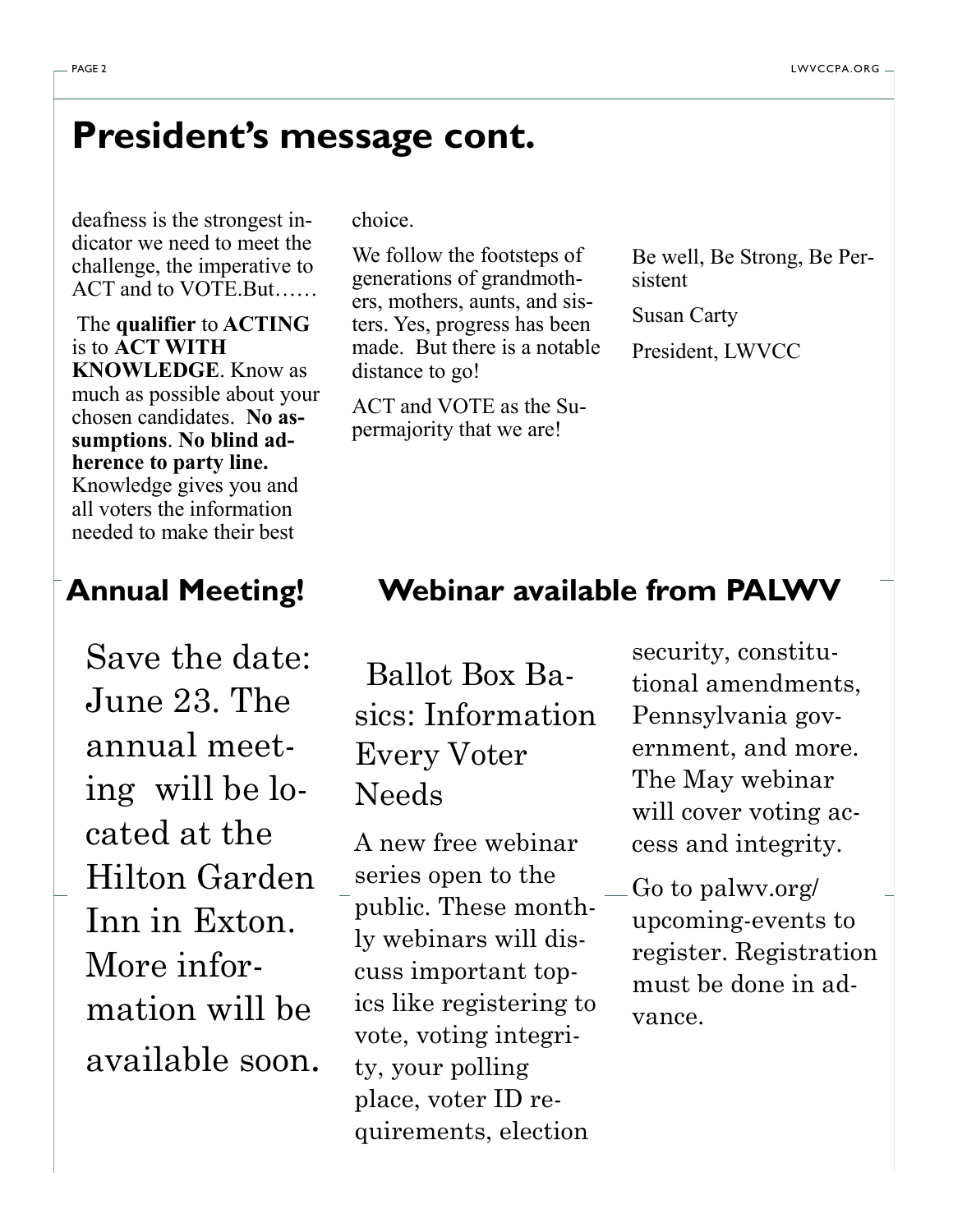### **Back to Action!**

After 2 years of limited activities, except for Voters Service, the League of Women Voters of Chester County is looking forward to reviving our education and activism in the areas of Criminal Justice, Immigration and Environmental Protection. Because we have not been seeing each other face to face and not meeting many of our new members our committees have not been functioning as usual. We would like to invite our members to **reactivate** by letting us know what issues they are interested in learning more about and help us do some

Listed below is a point person for the four committees we would like to revive. Call to let us know what interests you and, perhaps, volunteer to come to a planning meeting which would be arranged by the point person.

| <b>Voters Service</b>           |              |                           |
|---------------------------------|--------------|---------------------------|
| <b>Valerie Thomas</b>           | 484-678-8029 | valkentroy@aol.com        |
| <b>Criminal Justice</b>         |              |                           |
| Kay Sharp                       | 607-280-3658 | phylliskaysharp@gmail.com |
| Immigration                     |              |                           |
| <b>Susan Carty</b>              | 610-692-2139 | cartysusan@gmail.com      |
| <b>Environmental Protection</b> |              |                           |
| Carole Mackrell                 | 610-942-9476 | ckmackrell@aol.com        |
|                                 |              |                           |

#### **Social Media Presence**

The League's Facebook page is alive and well! Its purpose is to broaden the reach of the League to the 3/4 of Americans who use this social media network regularly. Take advantage of this resource: whenever you host or attend a League event, send the details and pictures as soon as possible to [Gretchen.Cole@gmail.com.](mailto:Gretchen.Cole@gmail.com) Be sure to name everyone in your photos! Follow, like and share at [https://](https://www.facebook.com/LWVofChesterCounty) [www.facebook.com/](https://www.facebook.com/LWVofChesterCounty) [LWVofChesterCounty.](https://www.facebook.com/LWVofChesterCounty) When you

comment and like the posts, they become visible to more people!

### **From the Editor**

An attempt was made to force duly elected school board members to step down. Most of them were Democrats but all were elected by the voters of the West Chester Area School District. They have been reinstated. The morning of the hearing to have them reinstated there was a crowd outside the

courtroom and many members of the League of Women Voters of Chester County were present to support the board members. As school boards across the nation are facing threats over mask mandates or banning books, we in Chester County stood firm in supporting our legally elected members who have our public safety in mind.

Elaine Friedlander

Email: euterpe89@gmail.com